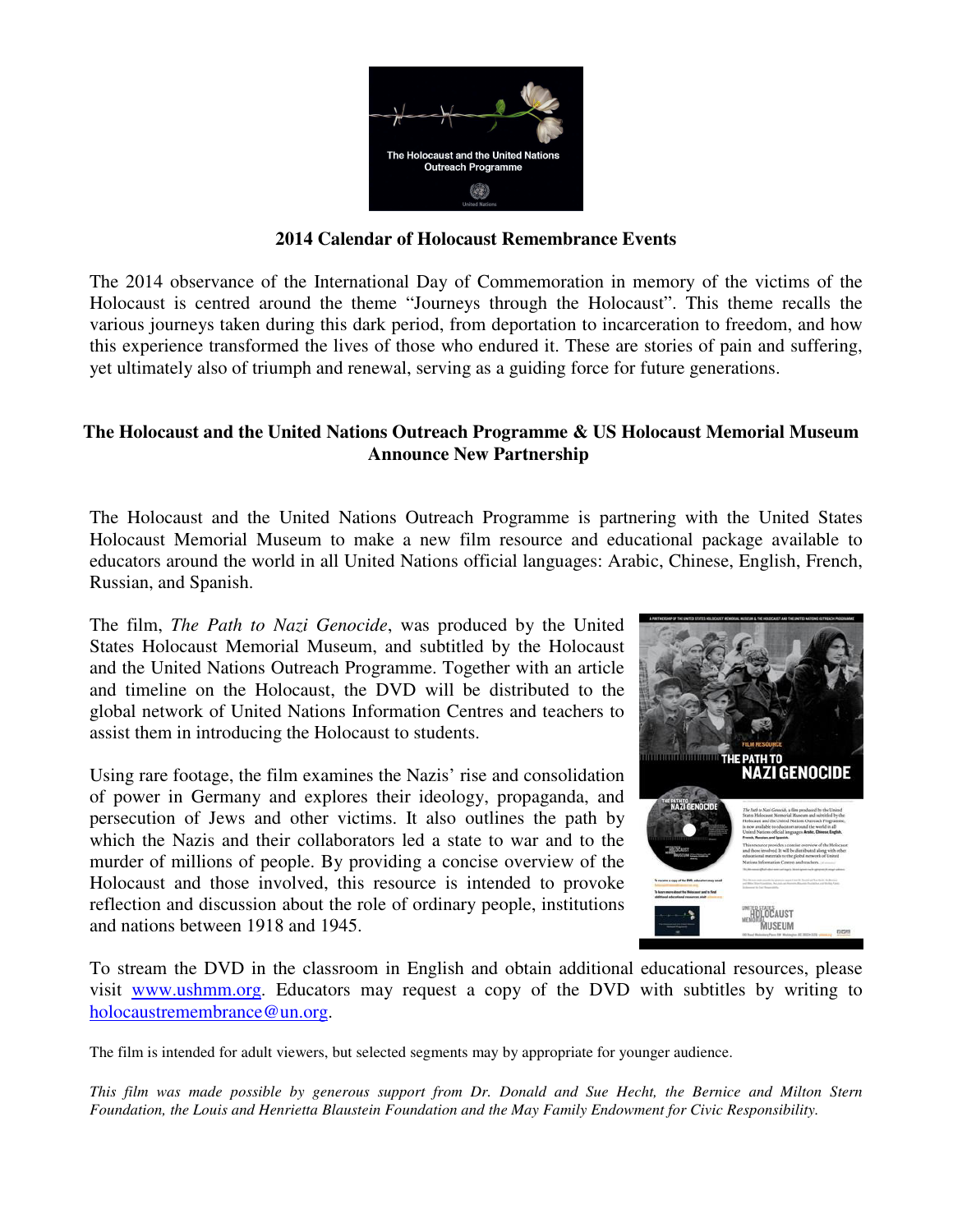## **Thursday, 23 January 2014**

**NGO Briefing "The 70th Anniversary of the Deportation of the Hungarian Jews during the Holocaust"** 

**Conference Room 2 (Conference Building) 10:00 a.m. to 12:00 p.m. Contact: undpingo@un.org** 

In this briefing, the participants will learn how the German Security Police worked with Hungarian authorities to systematically deport Jews from Hungary in May of 1944. In less than two months, almost 440,000 Jews were deported. Most were sent to the Auschwitz-Birkenau, German Nazi Concentration and Extermination Camp (1940-1945), but some were sent to the Hungarian border with Austria where they were forced to build fortification trenches. Speakers will include Dr. Carol Rittner RSM, Distinguished Professor of Holocaust & Genocide Studies, The Richard Stockton College of New Jersey; Mrs. Annette Lantos, Chairman of the Lantos Foundation for Human Rights and Justice and Hungarian Holocaust Survivor; and H.E. Mr. Csaba Kőrösi, Permanent Representative of Hungary to the United Nations. Dr. Rittner will provide the historical background, Mrs. Lantos will share her personal story of survival and Ambassador Csaba Kőrösi will provide information on how Hungary is commemorating this important anniversary. The briefing is open to all. Non-United Nations Grounds Pass holders must register.

**Exhibit Opening** (registration required to attend opening) **"A Remembrance of the Holocaust in Hungary: 70th Anniversary Exhibition"** 

**First Floor (Conference Building) 6:00 p.m. to 8:00 p.m. Contact: eszter@hacusa.org**

This exhibition presents a historical account of the Holocaust in Hungary in observance of the 70th anniversary of the deportation and extermination of the Hungarian Jews. Partners include: the Permanent Mission of Hungary to the United Nations, Tom Lantos Foundation for Human Rights and Justice; the Hungarian American Coalition; the Hungary Initiatives Foundation and the Carl Lutz Foundation. The exhibition will be available for viewing through 31 January 2014.

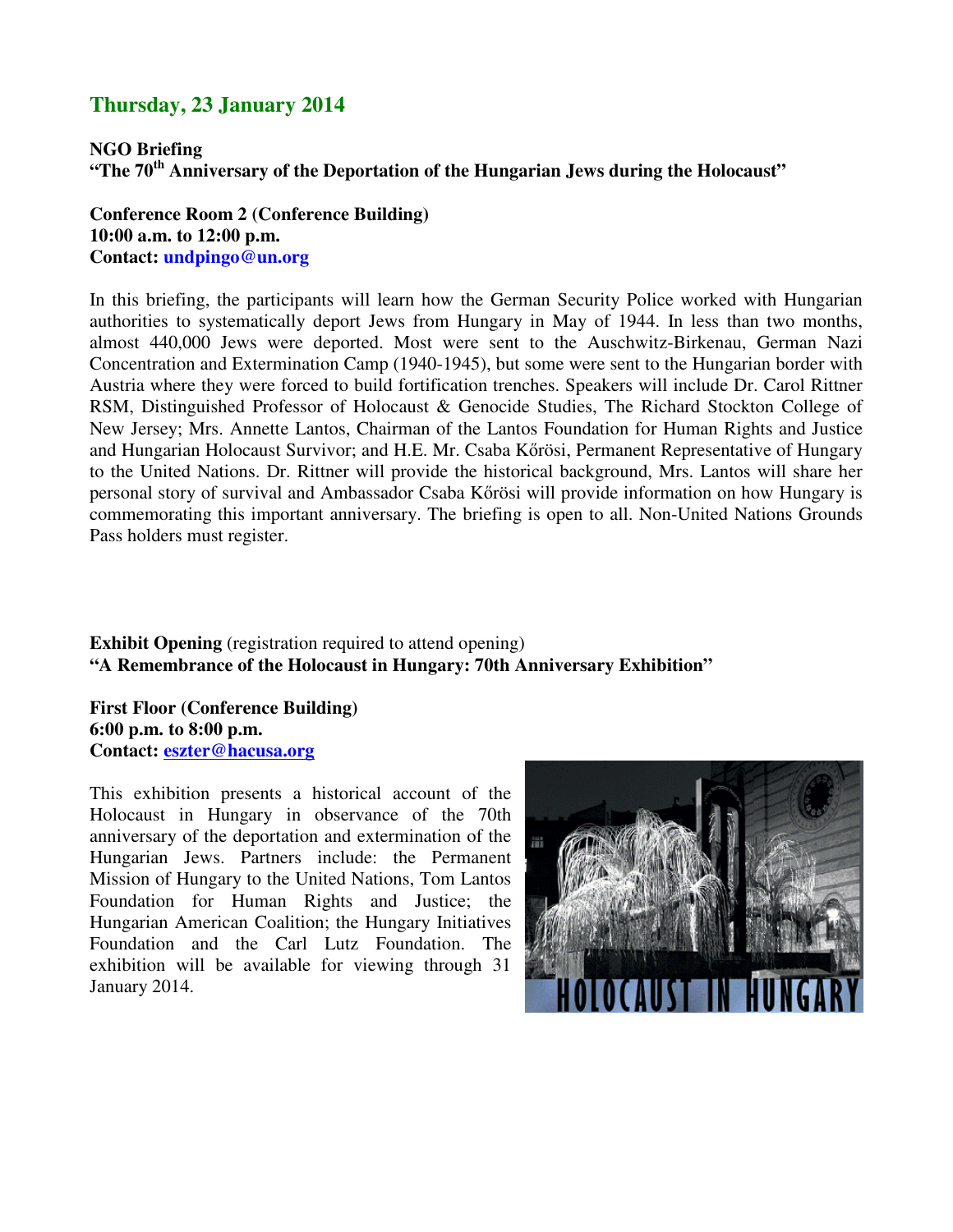# **Monday, 27 January 2014**

#### **Holocaust Memorial Ceremony**

### **General Assembly Hall (North Lawn Building) 11:00 a.m. to 12:30 p.m. Contact: holocaustremembrance@un.org**

Hosted by the United Nations Under-Secretary-General for Communications and Public Information, this solemn ceremony is centred around the theme "Journeys through the Holocaust" and will feature a message from the United Nations Secretary-General and remarks by the President of the 68th Session of the General Assembly; Ambassador Ron Prosor, Israeli Permanent Representative to the United Nations; Ambassador Samantha Power, United States Permanent



Representative to the United Nations and Holocaust survivor Rena Finder. Filmmaker Steven Spielberg will deliver the keynote address. This year will mark the 20th anniversary of the USC Shoah Foundation Institute, which was founded by Mr. Spielberg following the filming of Schindler's list. The USC Shoah Foundation Institute is a long-standing partner of the Holocaust and the United Nations Outreach Programme. Cantor Shmuel Barzilai of Vienna will recite the memorial prayers between musical interludes by the 92nd Street Y's Woodwind Quintet.

The Holocaust memorial ceremony is open to all but registration is required. Seating is available on a first-come, firstserved basis. When the GA Hall is full, guests will be seated in an overflow room with a monitor to view the ceremony.

#### **REGISTER ONLINE**

#### **Panel Discussion "The Rescue of Jews in Albania"**

#### **Venue: Conference Room 3 (Conference Building) Time: 1:15 p.m. to 2:45 p.m. Contact:** rsvpun@bnaibrith.org **or 212-557-0019**

In extraordinary contrast with much of the rest of Europe, Albania -- a Muslim-majority nation occupied by Nazi Germany in 1943 and 1944 - proved a place of refuge for virtually its entire Jewish population and others who sought haven there. In all, some 2,000 Jews were rescued from the Nazi genocide in this small country. This program will explore the circumstances and values that led Albanians to bravely save the lives of the innocent during the Holocaust. The event is organized by B'nai B'rith International and the Permanent Mission of Albania to the United Nations.



Photo: Lime Balla, photographer Norman Gershman. From the exhibition "Besa: A Code of Honor. Muslim Albanians who Rescued Jews during the Holocaust".